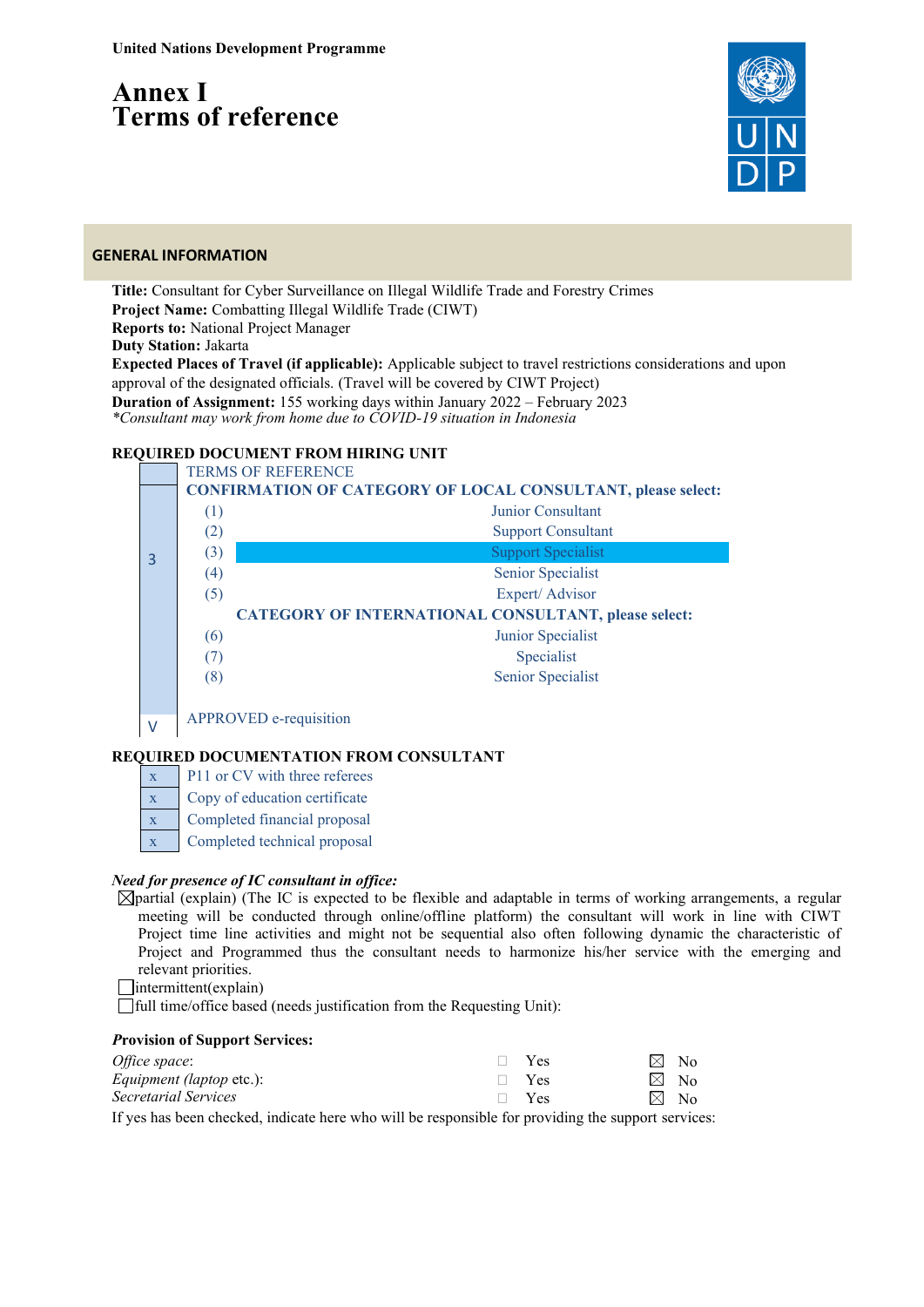#### **I. BACKGROUND**

Crime cases related to poaching and illegal wildlife trade remains continue to increase every year. The number of cases of illegal wildlife trade is one of the highest in Indonesia. Data from the Directorate General of Law Enforcement on Environment and Forestry, Ministry of Environment and Forestry (hereafter mentioned as Ditjen Gakkum LHK) stated that in the last six years (2015-2020), there were 356 operations to deal with illegal wildlife crimes. This figure reaches not less than a third of overall crime operations carried out by the Ditjen Gakkum LHK. From a series of operations, that have been carried out, a total of 232,638 animal pieces and 15,448 animal body parts have been confiscated.

The rise of crimes related to illegal wildlife crime cannot be separated from Indonesia's high biodiversity. Indonesia is home to some flora and fauna species, that are rich in genetic resources with abundant ecosystem types. Indonesia has 720 mammal species, 1,605 bird species, 409 amphibian species, 723 reptile species, 1,900 butterfly species, 187,964 invertebrate species, 3,892 vertebrate species, 151,847 insect species, and 30,000 Hymenoptera species that inhabit Indonesia's terrestrial and marine ecosystems.

As internet penetration increases, so does the pattern of trade in illegal wildlife trade. Online sales methods are an option to replace conventional methods. Social media channels and online marketplace are also used as a means in the illegal wildlife trade.

The Combatting Illegal Wildlife Trade Project (hereafter mentioned as CIWT), under the Directorate of Forest Protection, with the funding from the Global Environment Facility (GEF), also participates in m monitoring the activities of online illegal wildlife trade. Based on LAKIP the Directorate of Forest Protection, there are 369 monitored posts in 2020 that contain related with the illegal wildlife trade contents. To further intensify the cyber patrols that have been running, the project intends to recruit an individual consultant for Cyber Surveillance on Illegal Wildlife Trade and Forestry Crimes.

#### **II. SCOPE OF WORK, ACTIVITIES AND DELIVERABLES**

The IC Consultant will report to the National Project Manager of the CIWT project, that will directly supervise the IC Consultant for the reporting, approval, and acceptance of the outputs. The IC Consultant is expected to liaise, interact, and collaborate for analysis in conducting technical guidance and analysis related to cyber patrol monitoring activities. Also, surveillance of activities for handling cyber patrols that include intelligence activities in monitoring and validating information on crimes, as well as using technology to detect potential crimes.

The IC Consultant will work in close collaboration with the Ministry of Environment and Forestry (MoEF), the Indonesian National Police, and relevant stakeholders in combatting illegal wildlife trade and forestry crimes. This position for Indonesian nationality only.

The IC will be responsible for the following tasks:

- 1. Provide technical guidance to Cyber Patrol Team
- 2. Take the lead and supervise information search related targets or potential suspects for illegal wildlife trade and forestry crimes which includes the following activities:
- 3. Social media patrol.
- 4. Utilization of the informant network at the site level.
- 5. Monitoring developments and mass media electronic and newspaper (print media)
- 6. Develop a partnership with the Indonesian National Police and relevant stakeholders in combatting online illegal wildlife trade and forestry crimes
- 7. Conduct training for the cyber patrol team as requested
- 8. Develop an illegal wildlife trade and forestry crimes vulnerability map based on cyber patrol findings
- 9. Develop standard operation procedure (SOP) for cyber patrol operations under the Directorate of Forest Protection
- 10. Assist in combatting illegal wildlife trade and forestry crimes operations held by the Directorate of Forest Protection

Expected Outputs and Deliverables:

- 1. Report regarding online illegal wildlife trade and forestry crimes findings and follow up actions for the year of 2022
- 2. An illegal and wildlife trade and forestry crimes vulnerability map for the year of 2022 based on cyber patrol findings
- 3. Training for Cyber Patrol Team related combatting illegal wildlife trade and forestry crimes through social media monitoring
- 4. Standard Operation Procedure (SOP) for cyber patrol operations under the Directorate of Forest Protection

All deliverables should submit in Bahasa Indonesia.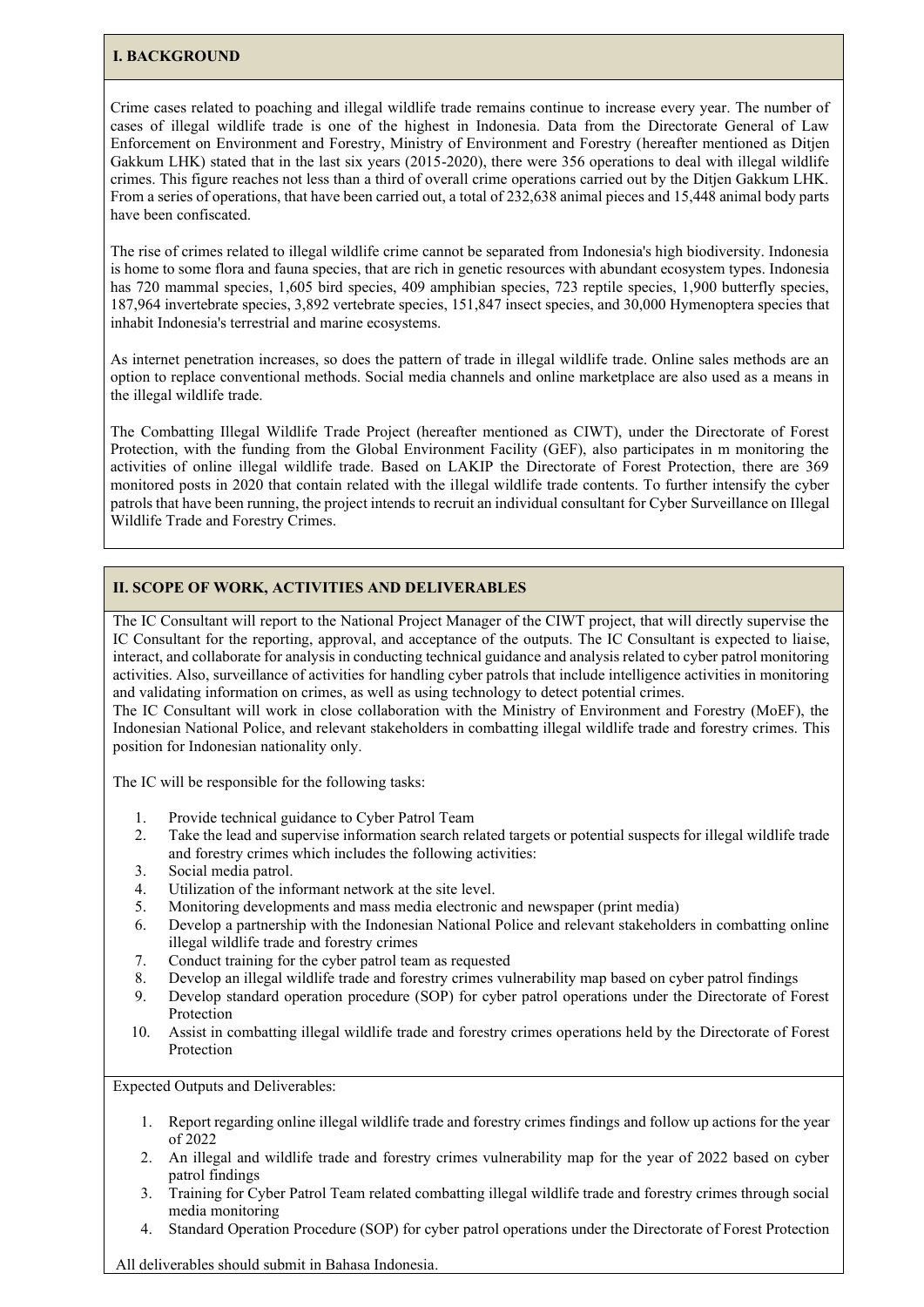| <b>Deliverables/Outputs</b>                                                                                                                                                                                                                                                                                                                                                                                                                                                              | Completion<br>deadline | <b>Review</b> and<br><b>Approvals</b> | <b>Estimated</b><br>number of<br>working days |
|------------------------------------------------------------------------------------------------------------------------------------------------------------------------------------------------------------------------------------------------------------------------------------------------------------------------------------------------------------------------------------------------------------------------------------------------------------------------------------------|------------------------|---------------------------------------|-----------------------------------------------|
| 1 <sup>st</sup> deliverable:<br>Standard Operation Procedure (SOP) for cyber patrol operations<br>under the Directorate of Forest Protection.                                                                                                                                                                                                                                                                                                                                            | 29<br>March 2022       | <b>NPM</b><br><b>CIWT</b>             | $35 \text{ wds}$                              |
| 2 <sup>nd</sup> Deliverable:<br>Training for Cyber Patrol Team (the personnel selected and<br>authorized by the Directorate of Forest Protection, Ministry of<br>Environment and Forestry) related combatting illegal wildlife trade<br>and forestry crimes through social media monitoring. Training<br>report contains:<br>Pre and post training assessment<br>a.<br>Capacity assessment<br>$b$ .<br>Recommended strategy for future reference for those<br>$\mathbf{c}$ .<br>members. | 30 June<br>2022        | <b>NPM</b><br><b>CIWT</b>             | $35 \text{ wds}$                              |
| 3 <sup>rd</sup> Deliverable:<br>Report regarding online illegal wildlife trade and forestry crimes<br>findings and follow up actions for the year of 2022                                                                                                                                                                                                                                                                                                                                | 31 January<br>2023     | <b>NPM</b><br><b>CIWT</b>             | $65$ wds                                      |
| 4 <sup>th</sup> Deliverable:<br>An illegal and wildlife trade and forestry crimes vulnerability map<br>for the year of 2022 based on cyber patrol findings                                                                                                                                                                                                                                                                                                                               | 28 February<br>2023    | <b>NPM</b><br><b>CIWT</b>             | $20 \text{ wds}$                              |

# **III. WORKING ARRANGEMENTS**

#### **Institutional Arrangement**

The IC Consultant will report to the National Project Manager of the CIWT project, that will directly supervise the IC Consultant for the reporting, approval, and acceptance of the outputs. The IC Consultant will report to the National Project Manager of the CIWT project, that will directly supervise the IC Consultant for the reporting, approval, and acceptance of the outputs. The IC Consultant works in close collaboration with the Directorate of Forest Protection, the Directorate General of Law Enforcement on Environment and Forestry, Ministry of Environment and Forestry (MoEF), Provincial Law Enforcement Agency on Environment and Forestry, Provincial Agency for Conservation Nature Resources, and relevant stakeholders.

## **Duration of the Work**

The consultant will perform his/her assignment with the following timeline:

- He/she will have 155 totals of working days from January 2022 to February 2023.
- He/she should complete all those deliverables within the agreed due date specified in the contract. Any extension of the contract is undetermined at the moment.

## **Duty Station**

The consultant will be based in Jakarta, Indonesia. Travel to be determined based on the needs and COVID‐19 related travel restrictions.

**Travel Plan:** Travel costs will be covered by CIWT Project upon approval of the designated officials.

## **IV. REQUIREMENTS FOR EXPERIENCE AND QUALIFICATIONS**

I. Academic qualifications:

diploma or a bachelor's degree in computer science, informatics, social science, or other fields related to the scope of the assignment.

## II. Years of experience:

- 1. Minimum ten (10) years of work experience in cybercrime surveillance or wildlife crime issues for a diploma or seven (7) years for a university degree in the fields mentioned above.
- 2. Experience liaising with the Directorate General of Law Enforcement on Environment and Forestry, Ministry of Environment and Forestry is highly desirable.
- 3. Experience in delivering cybercrime surveillance training is highly desirable.